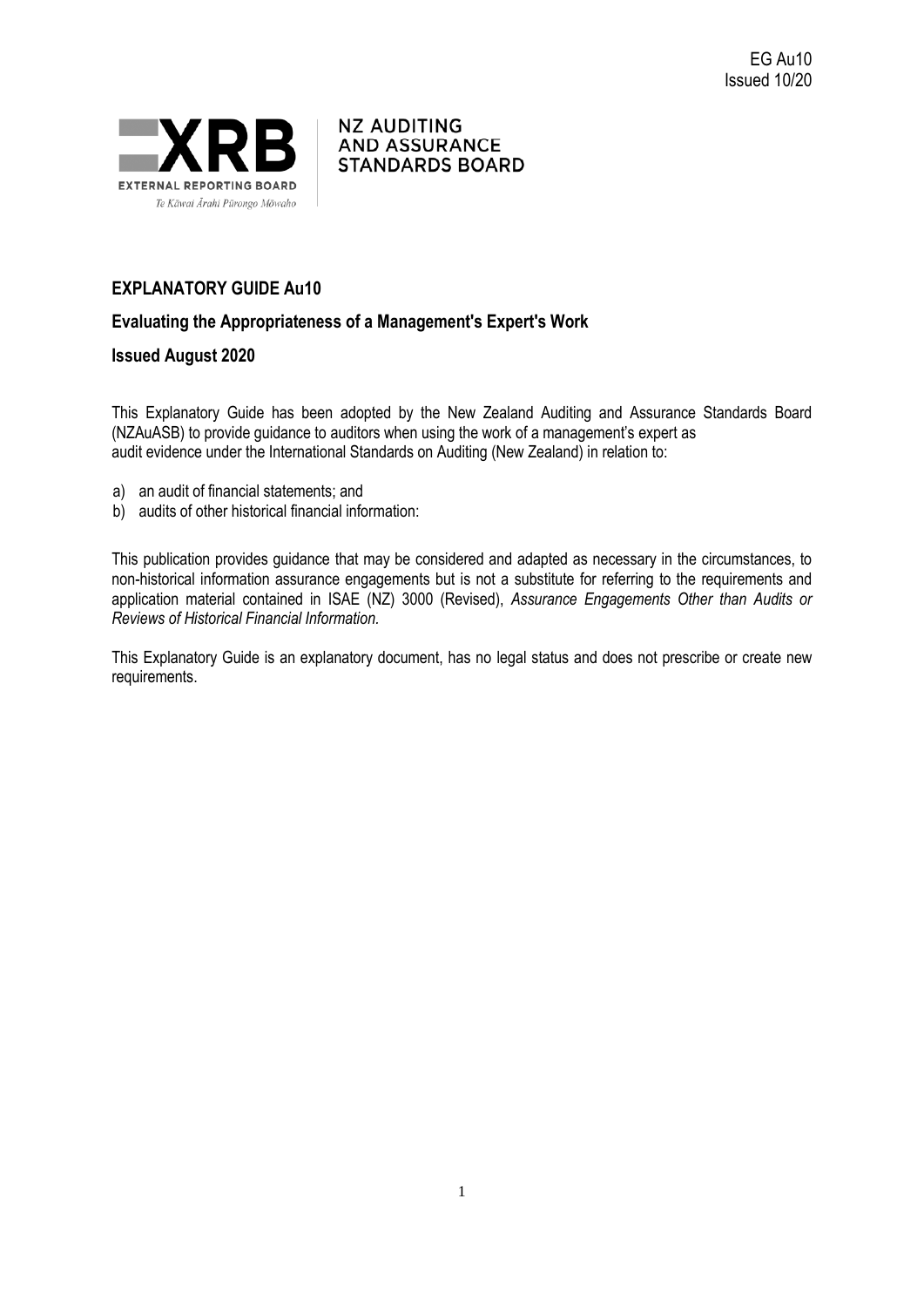#### COPYRIGHT

© External Reporting Board ("XRB") 2020

This XRB explanatory guide contains copyright material and is drawn primarily from Australian Guidance Statements issued by the Australian Auditing and Assurance Standards Board (AUASB) and used with its permission. Reproduction within New Zealand in unaltered form (retaining this notice) is permitted for personal and non-commercial use subject to the inclusion of an acknowledgment of the source.

Requests and enquiries concerning reproduction and rights for commercial purposes within New Zealand should be addressed to the Chief Executive, External Reporting Board at the following email address: [enquiries@xrb.govt.nz](mailto:enquiries@xrb.govt.nz)

ISBN 978-0-947505-95-0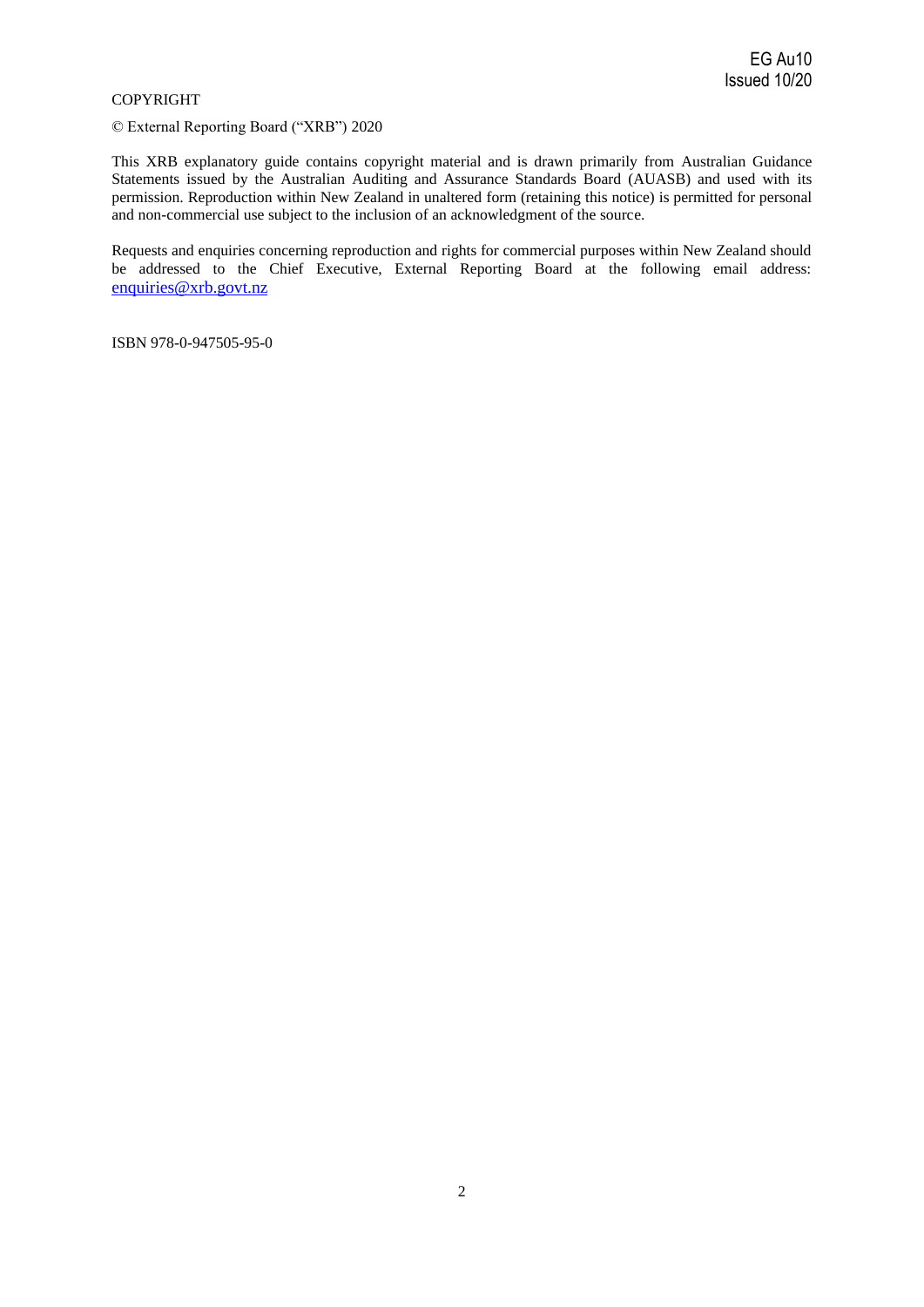# EXPLANATORY GUIDE Au10

# **EVALUATING THE APPROPRIATENESS OF A MANAGEMENT'S EXPERT'S WORK**

*Issued by the New Zealand Auditing and Assurance Standards Board*

# **CONTENTS**

# Paragraph

|                                                                                   | $\mathbf{1}$ |
|-----------------------------------------------------------------------------------|--------------|
|                                                                                   | $2 - 10$     |
|                                                                                   | 11           |
|                                                                                   | 12           |
|                                                                                   | $13 - 15$    |
| <b>Considerations in Determining Whether to Use the Work of a Management's</b>    | $16 - 18$    |
| <b>Considerations in Determining the Information to Be Used as Audit Evidence</b> | 19-20        |
|                                                                                   | 21-32        |
|                                                                                   | $33 - 36$    |
|                                                                                   | $37 - 56$    |
|                                                                                   | 57-59        |
| Reference to the Work of a Management's Expert in the Auditor's Report            | $60 - 61$    |
| <b>Communication with Those Charged with Governance and Others</b>                | $62 - 63$    |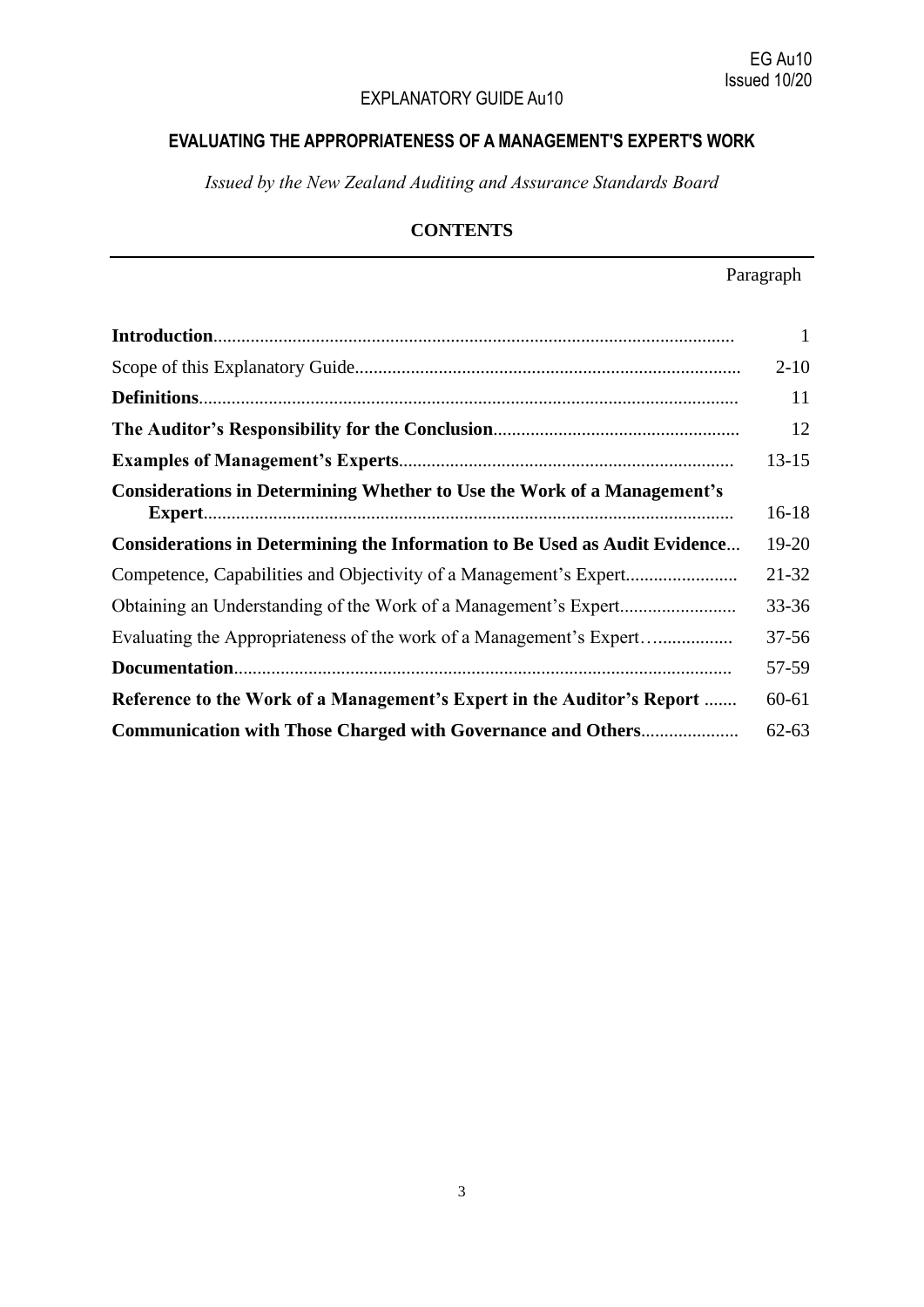# **Introduction**

- 1. This Explanatory Guide has been developed to provide guidance on:
	- (a) The circumstances under which a management's expert may be used and the nature of that work;
	- (b) The auditor's considerations in determining whether to use the work of a management's expert as audit evidence in carrying out the responsibilities of the auditor with respect to an entity's financial statements or other historical financial information; and
	- (c) The auditor's considerations in determining the information to be used as audit evidence.

## **Scope of this Explanatory Guide**

## *Management or Management's Expert*

- 2. Where the necessary information to prepare the financial statements and/or historical financial information is produced by management, ISA ( $NZ$ ) 330<sup>1</sup> requires the auditor to design and perform audit procedures whose nature, timing and extent are based on and are responsive to the risk of material misstatement at the assertion level as identified and assessed by the auditor in accordance with ISA (NZ) 315 (Revised)<sup>2</sup>.
- 3. Where the necessary information to prepare the financial statements and/or historical financial information is produced by a management's expert, ISA (NZ) 500 *Audit Evidence<sup>3</sup>* establishes requirements and provides application and explanatory material on using the work of a management's expert as audit evidence. This Explanatory Guide is to be read in conjunction with ISA (NZ) 500. Examples of management's experts are included in paragraphs 13 to 15 of this Explanatory Guide.
- 4. ISA (NZ) 500<sup>4</sup> also establishes requirements and provides application and explanatory material on information obtained from an external information source. This Explanatory Guide does not provide guidance on information obtained from an external information source.
- 5. This Explanatory Guide applies to the use of a management's expert's work irrespective of whether they are internal or external to an entity, but does not deal with the use of experts that are not engaged or employed by management.
- 6. The work of a management's expert is often associated with accounting estimates. ISA (NZ) 540 *Auditing Accounting Estimates and Related Disclosures<sup>5</sup>* establishes requirements and provides application and explanatory material on auditing accounting estimates. This Explanatory Guide is to be read in conjunction with ISA (NZ) 540.

<sup>1</sup> ISA (NZ) 330, *The Auditor's Responses to Assessed Risks*, paragraph 6.

<sup>2</sup> ISA (NZ) 315 (Revised), *Identifying and Assessing the Risks of Material Misstatement through Understanding the Entity and Its Environment*.

<sup>3</sup> ISA (NZ) 500, paragraph 8.

<sup>4</sup> ISA (NZ) 500, paragraph 7.

<sup>5</sup> ISA (NZ) 540, paragraph 30.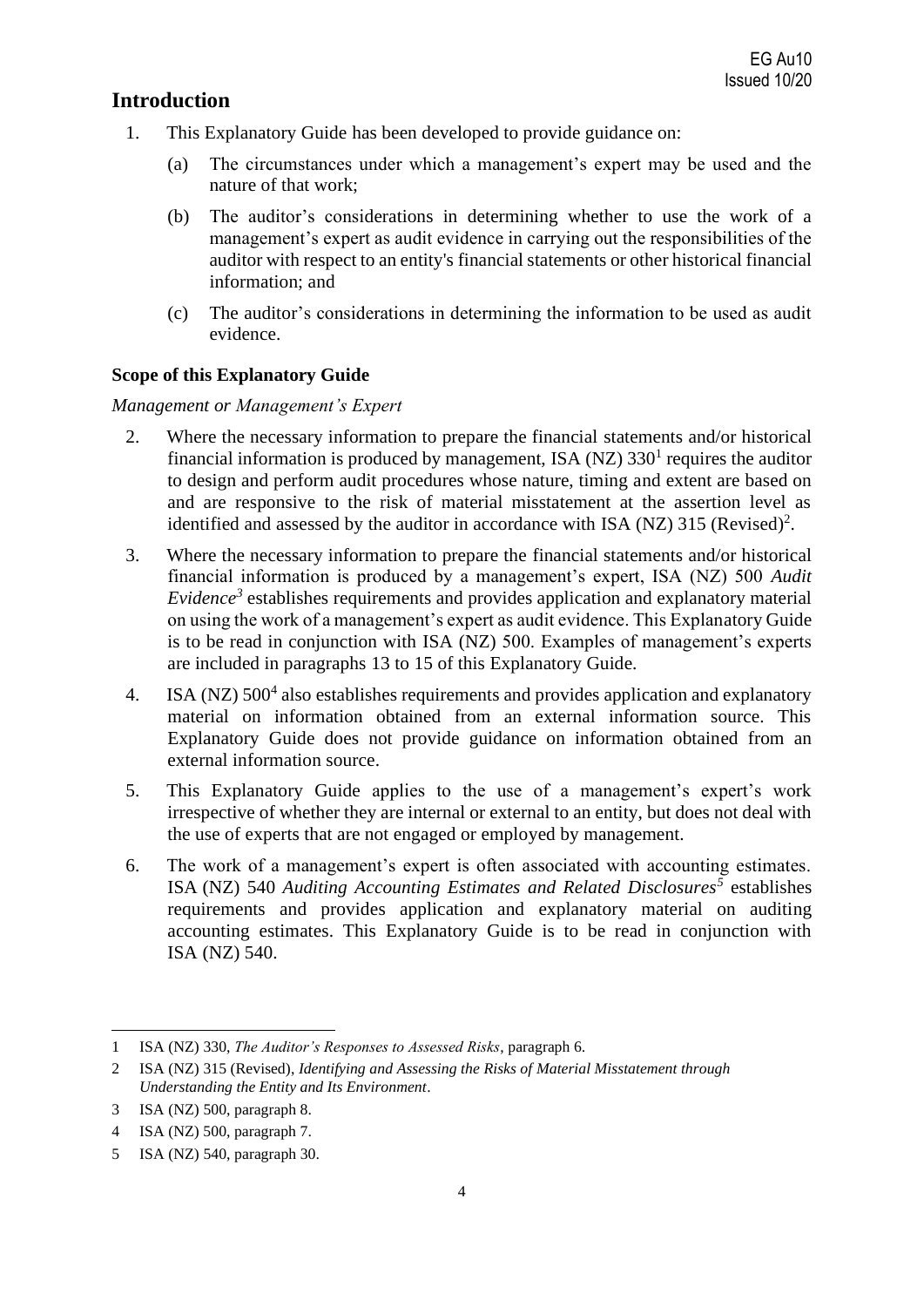## *Considerations in Using the Work of an Auditor's Expert*

- 7. It is the responsibility of the engagement partner<sup>6</sup> to determine that the engagement team has the appropriate competence and capabilities, including sufficient time, to perform an audit engagement in accordance with the International Standards on Auditing (New Zealand) (ISAs (NZ)), relevant ethical requirements, and applicable legal and regulatory requirements. When management uses the work of a management's expert to assist the entity in preparing the financial statements, the auditor determines whether the involvement of an auditor's expert is required.
- 8. There is no requirement for the auditor to use an auditor's expert to evaluate the work performed by a management's expert. However, if management uses a management's expert, the auditor determines whether to use the work of an auditor's expert<sup>7</sup>. An auditor who is not an expert in a field other than accounting or auditing may be able to obtain a sufficient understanding of that field to perform the audit without the use of an auditor's expert. Ways in which this understanding may be obtained include:
	- (a) experience in auditing entities that require such expertise; for example, an auditor who has not audited in the extractive industry may not have the same level of knowledge and understanding as an auditor who works extensively in this industry;
	- (b) education or professional development in the particular field which may include formal courses;
	- (c) discussion with individuals possessing expertise in the relevant field for the purpose of enhancing the auditor's own competence to deal with matters in that field; and
	- (d) discussion with auditors who have performed engagements in the same or similar industries with the same or similar use of experts for the preparation of financial statements.
- 9. While an auditor may have obtained knowledge of a field as described in paragraph 8 of this Explanatory Guide, the auditor's decision on whether to use an auditor's expert may be influenced by factors included in ISA (NZ)  $620<sup>8</sup>$  as well as:
	- (a) the nature and significance of the matter, including its complexity;
	- (b) the risks of material misstatement;
	- (c) the expected nature of procedures to respond to the identified risks, including:
		- (i) the auditor's knowledge and experience with the work of experts in relation to such matters; and
		- (ii) the availability and extent of alternative sources of audit evidence;
	- (d) the extent to which management has used a management's expert; and
	- (e) the management expert's competence, capabilities and objectivity.
- 10. This Explanatory Guide does not provide guidance on the auditor's use of the work of an auditor's expert. ISA (NZ) 620 *Using the Work of an Auditor's Expert* establishes

<sup>6</sup> ISA (NZ) 220 *Quality Control for an Audit of Financial Statements*, paragraph 14.

<sup>7</sup> ISA (NZ) 620 *Using the Work of an Auditor's Expert*, paragraph 7.

<sup>8</sup> ISA (NZ) 620, paragraph A9.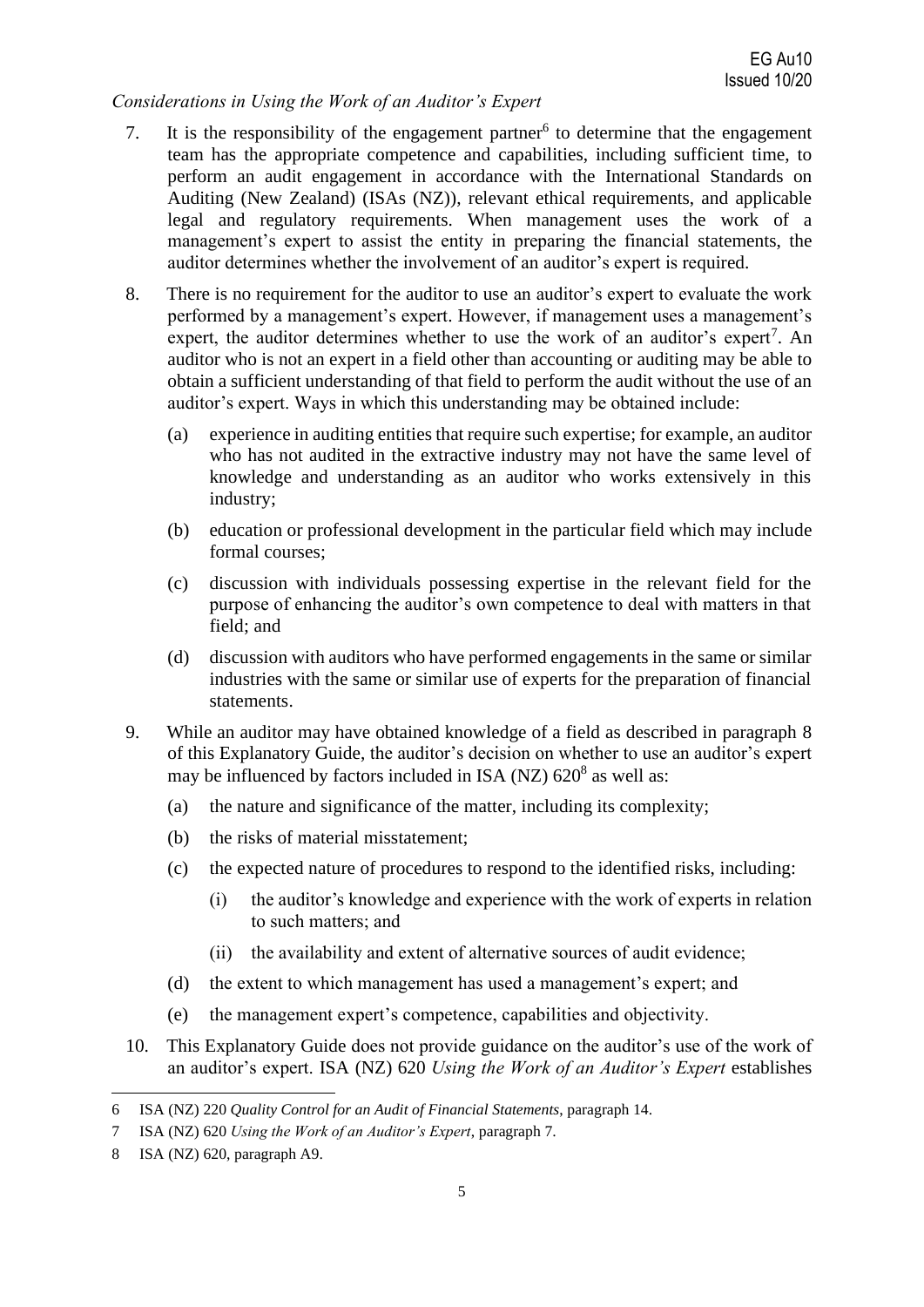requirements and provides application and other explanatory material on using the work of an auditor's expert as audit evidence.

# **Definitions**

- 11. For the purposes of this Explanatory Guide the following items have the meanings attributed in the ISAs (NZ) and reproduced below:
	- (a) Expertise means skills, knowledge and experience in a particular field<sup>9</sup>.
	- (b) External information source means an external individual or organisation that provides information that has been used by the entity in preparing the financial statements, or that has been obtained by the auditor as audit evidence, when such information is suitable for use by a broad range of users. When information has been provided by an individual or organisation acting in the capacity of a management's expert, that individual or organisation is not considered an external information source with respect to that particular information<sup>10</sup>.
	- (c) Management's expert means an individual or organisation possessing expertise in a field other than accounting or auditing, whose work in that field is used by the entity to assist the entity in preparing the financial statements or other historical financial information<sup>11</sup>.

# **The Auditor's Responsibility for the Conclusion**

12. The auditor has sole responsibility for the audit opinion expressed and that responsibility is not reduced by the auditor's use of the work of a management's expert.

# **Examples of Management's Experts**

- 13. The preparation and presentation of financial statements and/or other historical financial information of an entity is the responsibility of management and those charged with governance. Determination of amounts included in the financial statements and/or other historical financial information may require expertise in a field other than accounting or auditing. Such expertise may be obtained by management using a management's expert.
- 14. An individual may possess expertise in accounting or auditing, as well as expertise in a field other than accounting or auditing (for example, an actuary may also be an accountant). In these circumstances, the determination of whether that individual is a management's expert depends on the nature of the work performed. For example, an individual with expertise in applying methods of accounting for deferred income tax can often be easily distinguished from an expert in taxation law. The former is not a management's expert for the purposes of this Explanatory Guide as this constitutes accounting expertise; the latter is an expert for the purposes of this Explanatory Guide as this constitutes legal expertise. Similar distinctions may also be able to be made in other areas, for example:
	- (a) Between expertise in methods of accounting for financial instruments, and expertise in complex modelling for the purpose of valuing financial instruments.

<sup>9</sup> ISA (NZ) 620, paragraph 6(b).

<sup>10</sup> ISA (NZ) 500, paragraph 5(d).

<sup>11</sup> ISA (NZ) 500, paragraph 5(e).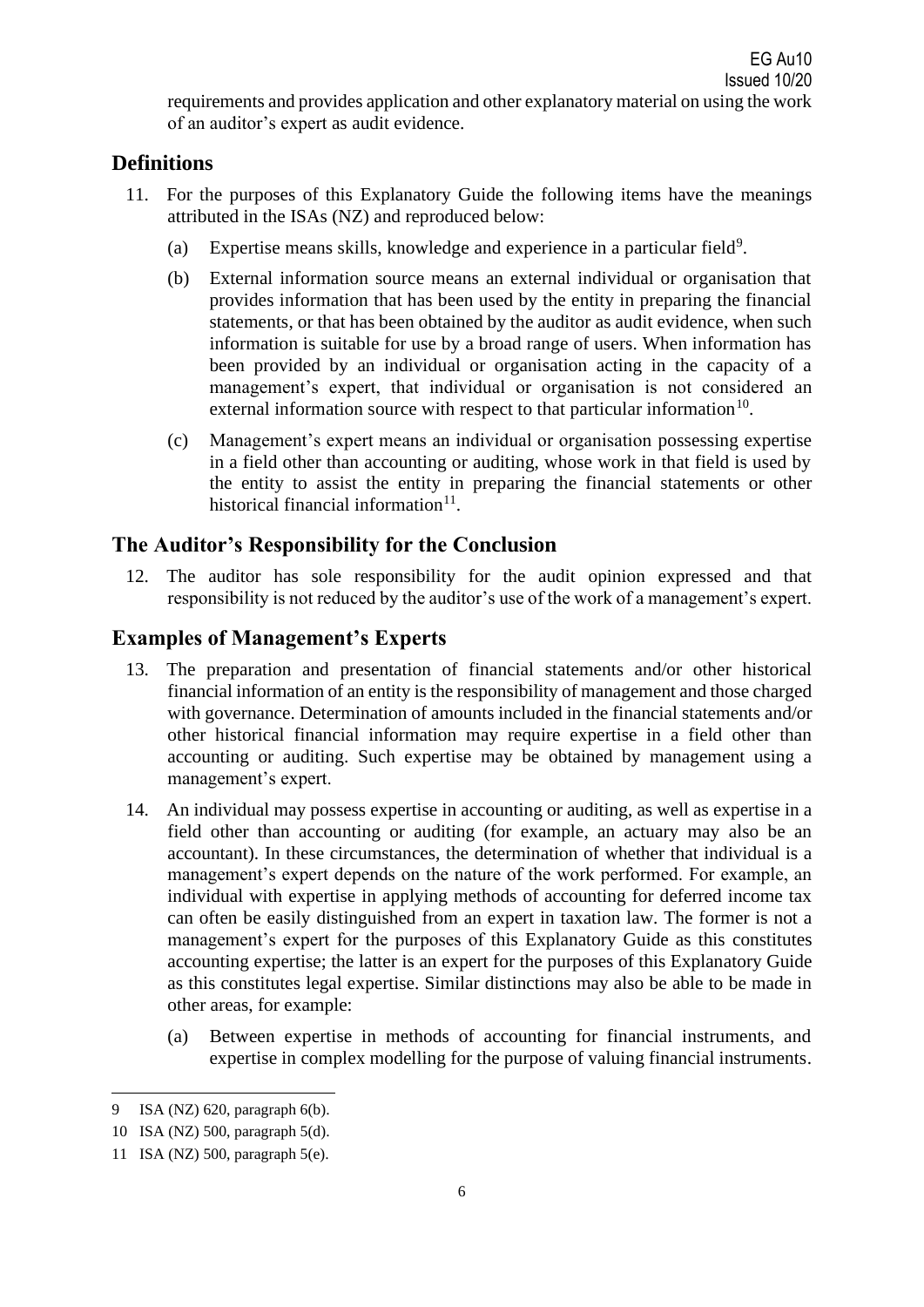The former is not considered to be a management's expert as this constitutes accounting expertise.

- (b) An entity's internal expertise in IT controls is not considered to be a management's expert as management is responsible for the design and implementation of controls that is integral to the functioning of the financial reporting system and preparation of the financial statements.
- 15. Management may engage or employ experts (which may include but are not limited to actuaries, valuers, engineers, environmental consultants, geologists, scientists, health practitioners, taxation specialists, legal advisors and other industry specialists) to obtain the necessary information to prepare the financial statements and/or historical financial information. Examples of such expertise include:
	- (a) Valuation (for example, of high-technology materials or equipment, complex financial instruments, land and buildings, intangibles, investments and environmental liabilities).
	- (b) Determination of physical characteristics relating to quantity on hand or condition (for example, quantity or condition of minerals, mineral reserves, or raw materials stored in stockpiles).
	- (c) Determination of amounts derived by using specialised techniques or methods (for example, actuarial calculations of liabilities associated with insurance contracts or employee benefit plans).
	- (d) Interpretation of technical requirements of contract, laws and regulations. This may be done in some cases by those possessing legal expertise. ISA (NZ) 502 *Audit Evidence – Specific Considerations for Litigation and Claims* establishes requirements and provides application and other explanatory material regarding considerations by an auditor in obtaining sufficient appropriate audit evidence relating to litigation and claims. The requirement in ISA (NZ) 502 is for the auditor to consider the applicable requirements and guidance on using the work of an expert contained in ISA (NZ) 500 before using the work of in-house or external legal counsel as audit evidence.

# **Considerations in Determining Whether to Use the Work of a Management's Expert**

- 16. The auditor's decision on whether to use the work of a management's expert as audit evidence may be influenced by:
	- (a) The nature and significance of the matter, including its complexity.
	- (b) The risks of material misstatement in the matter.
	- (c) The nature, timing and extent of procedures to respond to the identified risks, including the auditor's knowledge of, and experience with, the work of the management's experts in relation to such matters and the availability of alternative sources of audit evidence.
	- (d) The sources and level of detail of information available from the management's expert. Examples of sources of information include, but are not limited to:
		- (i) the management expert's report;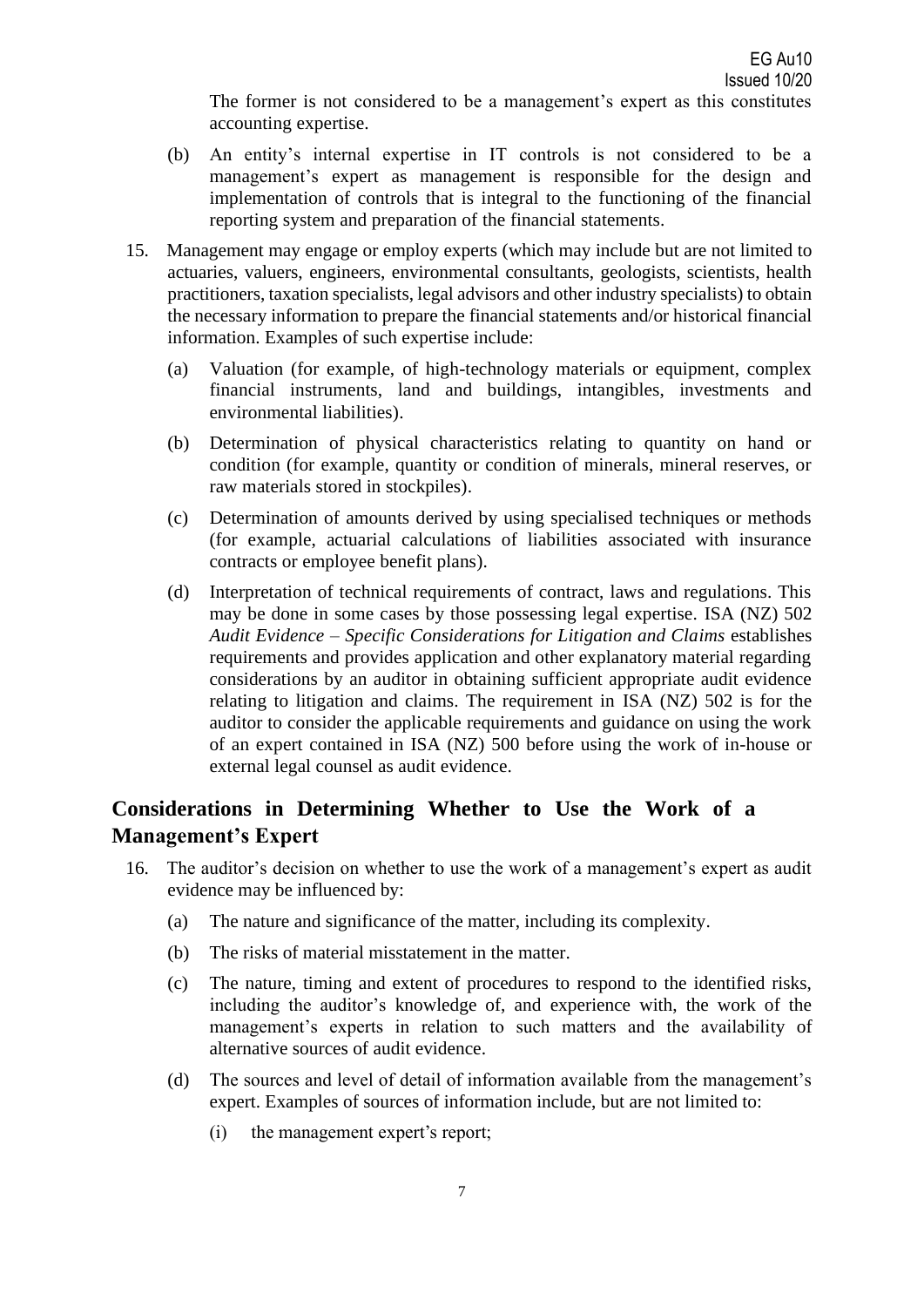- (ii) the management expert's working papers; and
- (iii) the management expert's methodologies or systems.

Audit evidence in documentary form is generally more reliable than evidence obtained orally<sup>12</sup>. Where the matter is significant or complex or the risk of material misstatement is high, discussions with the management's expert alone may not provide an appropriate source of information for obtaining audit evidence.

- 17. The auditor may need to understand the nature, timing and extent of the work of a management's expert, and the conclusions reached by that expert early on in the planning stages of the audit engagement. The auditor may refer to the terms of the engagement between the entity and the management expert to obtain this understanding.
- 18. When determining the nature, timing and extent of audit procedures in relation to the work of the management's expert, the auditor makes reference to the requirements, application and other explanatory material contained in ISA (NZ)  $500^{13}$ .

# **Considerations in Determining the Information to Be Used as Audit Evidence**

- 19. ISA (NZ)  $500^{14}$  requires that if information to be used as audit evidence has been prepared using the work of a management's expert, the auditor, to the extent necessary and having regard to the significance of that expert's work for the auditor's purposes:
	- (a) evaluates the competence, capabilities and objectivity of that expert (Ref: Para. 21-32);
	- (b) obtains an understanding of the work of that expert (Ref: Para. 33-36); and
	- (c) evaluates the appropriateness of that expert's work as audit evidence for the relevant assertion (Ref: Para. 37-56).
- 20. In relation to the work of a management's expert, the auditor obtains more persuasive audit evidence the higher the auditor's assessment of risk<sup>15</sup>. The auditor may also consider obtaining more persuasive evidence as:
	- (a) the significance of that expert's work on the financial statements increases;
	- (b) the ability of the company to affect the management's expert's judgements increases; and
	- (c) the level of competency and capability possessed by the management expert decreases.

#### **Competence, Capabilities and Objectivity of a Management's Expert**

21. The auditor makes reference to the requirements and the application and other explanatory material contained in ISA (NZ) 500 and evaluates whether the

<sup>12</sup> ISA (NZ) 500, A35.

<sup>13</sup> ISA (NZ) 500, paragraph 8.

<sup>14</sup> ISA (NZ) 500, paragraph 8.

<sup>15</sup> ISA (NZ) 330 *The Auditor's Responses to Assessed Risks*, paragraph 7(b).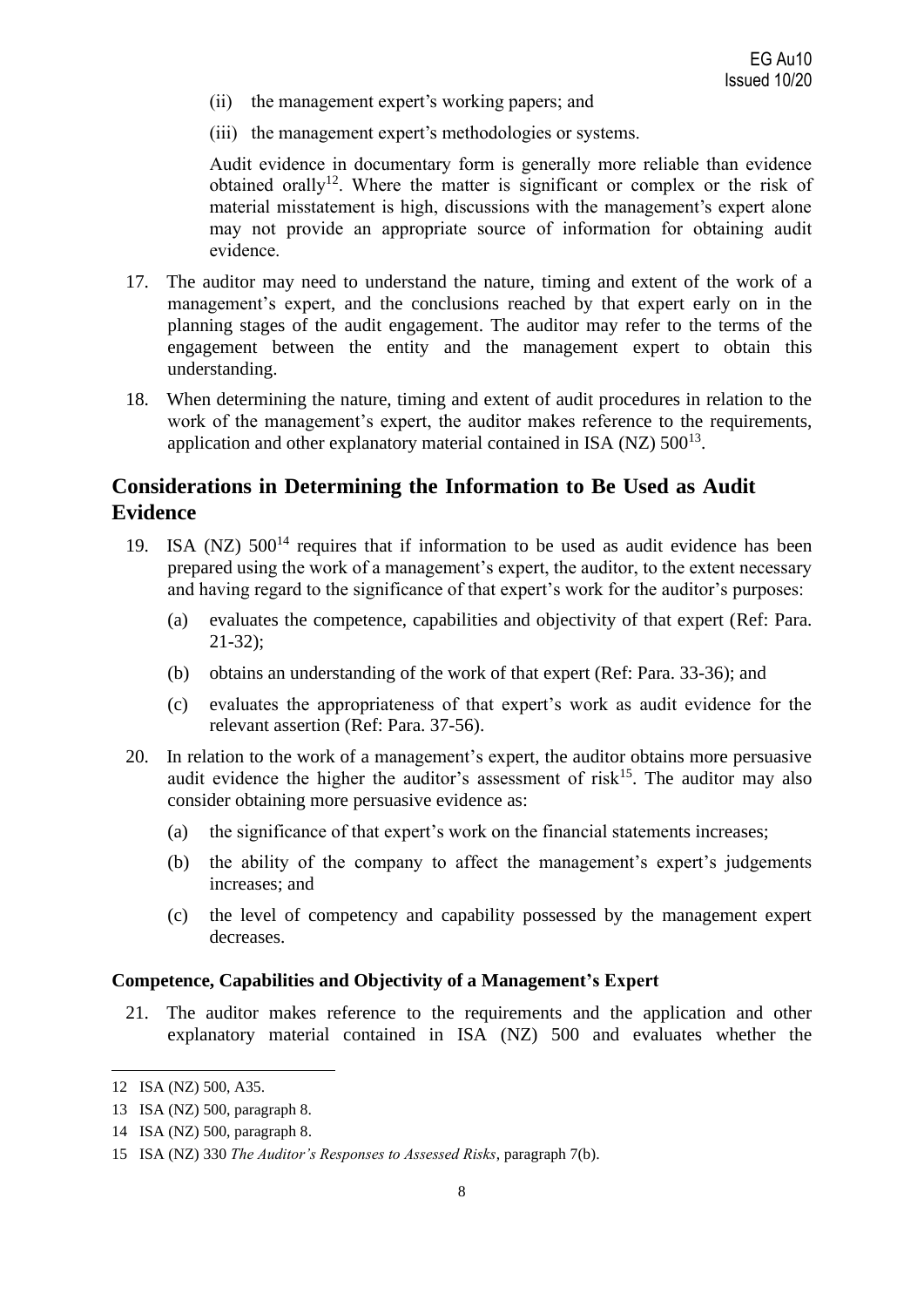management's expert has the necessary competence, capabilities and objectivity for the auditor's purposes. This is ordinarily performed as part of the audit planning and risk assessment process, the timing of which may be restricted by management's process for planning and selecting management's experts.

- 22. Competence, capability and objectivity of a management's expert impacts the degree of reliability of that expert's work as audit evidence, that is, the extent to which the management's expert's work could provide persuasive audit evidence.
- 23. The nature and extent of procedures to evaluate the management's expert's competence, capability and objectivity depends on the significance of that expert's work to the auditor's conclusion regarding the relevant assertion and the risk of material misstatement of the relevant assertion. As the significance of the management's expert's work and risk of material misstatement increases, the persuasiveness of the evidence the auditor obtains for this evaluation also increases<sup>16</sup>.

## **Competence**

- 24. Competence relates to the nature and level of expertise of the management's expert. The auditor uses professional judgement when determining the competency of a management's expert. When evaluating competence, the auditor may consider the guidance included in ISA (NZ)  $500^{17}$  as well as:
	- (a) The management's expert's experience in the type of work performed, including applicable areas of speciality within the expert's field.
	- (b) The reputation and standing of the management's expert, including:
		- (i) previous experience of the auditor with the work of that expert; and
		- (ii) enquiring of other practitioners who have used that expert or others working in the same industry.
	- (c) The professional certification, licence or professional accreditation of the management's expert. Experts in a specific field commonly have professional obligations under their professional or industry bodies. These obligations vary significantly and are determined by the professional or industry body<sup>18</sup>. The auditor's confidence when evaluating the competency of the management's expert may increase with that expert's membership of professional or industry bodies that:
		- (i) require professional qualification or accreditation;
		- (ii) subject their members to regulatory requirements or guidance;
		- (iii) subject their members to a specific set of standards or guidance on the expert's services;
		- (iv) require continuous professional development; and

<sup>16</sup> ISA (NZ) 330, paragraph 7(b).

<sup>17</sup> ISA (NZ) 500, paragraph A48-A51.

<sup>18</sup> For example, actuaries are governed by the New Zealand Society of Actuaries Incorporated. An actuary's specific responsibilities in relation to data are set out in the the New Zealand Society of Actuaries Code of Professional Conduct, the New Zealand Society of Actuaries Professional Standards and, where relevant, other regulatory and legislative requirements such as those under the Insurance (Prudential Supervision) Act 2010.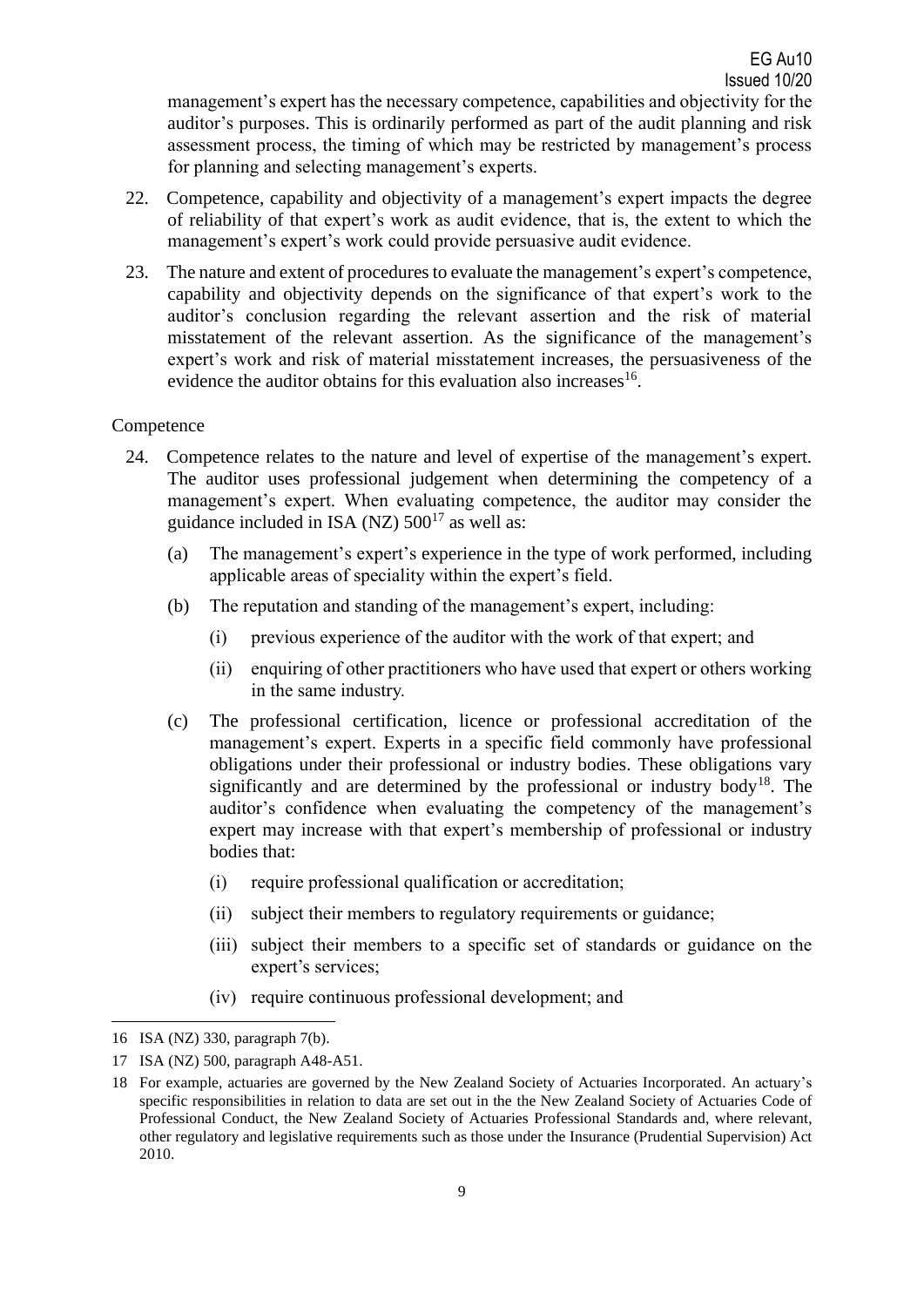- (v) require professional obligations to be followed by their members.
- 25. The auditor's evaluation of the management expert's competence may be influenced by the management's expert's work environment, for example that expert's internal quality control policies and procedures.

#### **Capability**

- 26. Capability relates to the ability of the management's expert to exercise their competency in the circumstances. When evaluating capability, the auditor may consider the guidance included in ISA (NZ)  $500^{19}$  as well as:
	- (a) geographic location;
	- (b) availability of time;
	- (c) availability of resources; and
	- (d) instructions on scope provided by management.

#### **Objectivity**

- 27. Objectivity relates to the possible effects that bias, conflict of interest, or the influence of others may have on the professional or business judgement of the management's expert. When evaluating objectivity, the auditor may consider the guidance included in ISA (NZ)  $500^{20}$  as well as:
	- (a) circumstances that threaten the objectivity of the management's expert; and
	- (b) whether appropriate safeguards are in place to eliminate those threats or reduce them to an acceptable level.
- 28. ISA (NZ) 500 indicates that evidence from external sources is generally more reliable than that generated internally. The auditor may evaluate the relationship to the company of the management's expert, specifically whether circumstances exist that give the company the ability to significantly affect the management's expert's judgements about the work performed, conclusions, or findings. The existence of a relationship between the management's expert and the entity being audited may impair that expert's ability to be objective. The risk that the objectivity of a management's expert will be impaired increases when the management's expert is employed by the entity or is related in some way to the entity. Where a management's expert is employed by the entity, the auditor needs to consider whether there are any mitigating factors such as professional and/or statutory obligations governing the work of that expert that would impact on the objectivity of the management's expert.
- 29. Circumstances which may threaten the objectivity of the management's expert may include advocacy threats, familiarity threats, self-review threats and self-interest threats $21$ . Examples include economic dependency of the management's expert on the entity, and contingency-based fee arrangements.
- 30. The evaluation of the significance of threats to objectivity and of whether there is a need for safeguards may depend upon the role of the management's expert and the

<sup>19</sup> ISA (NZ) 500, paragraph A48-A51.

<sup>20</sup> ISA (NZ) 500, paragraph A48-A54.

<sup>21</sup> ISA (NZ) 500, paragraph A52.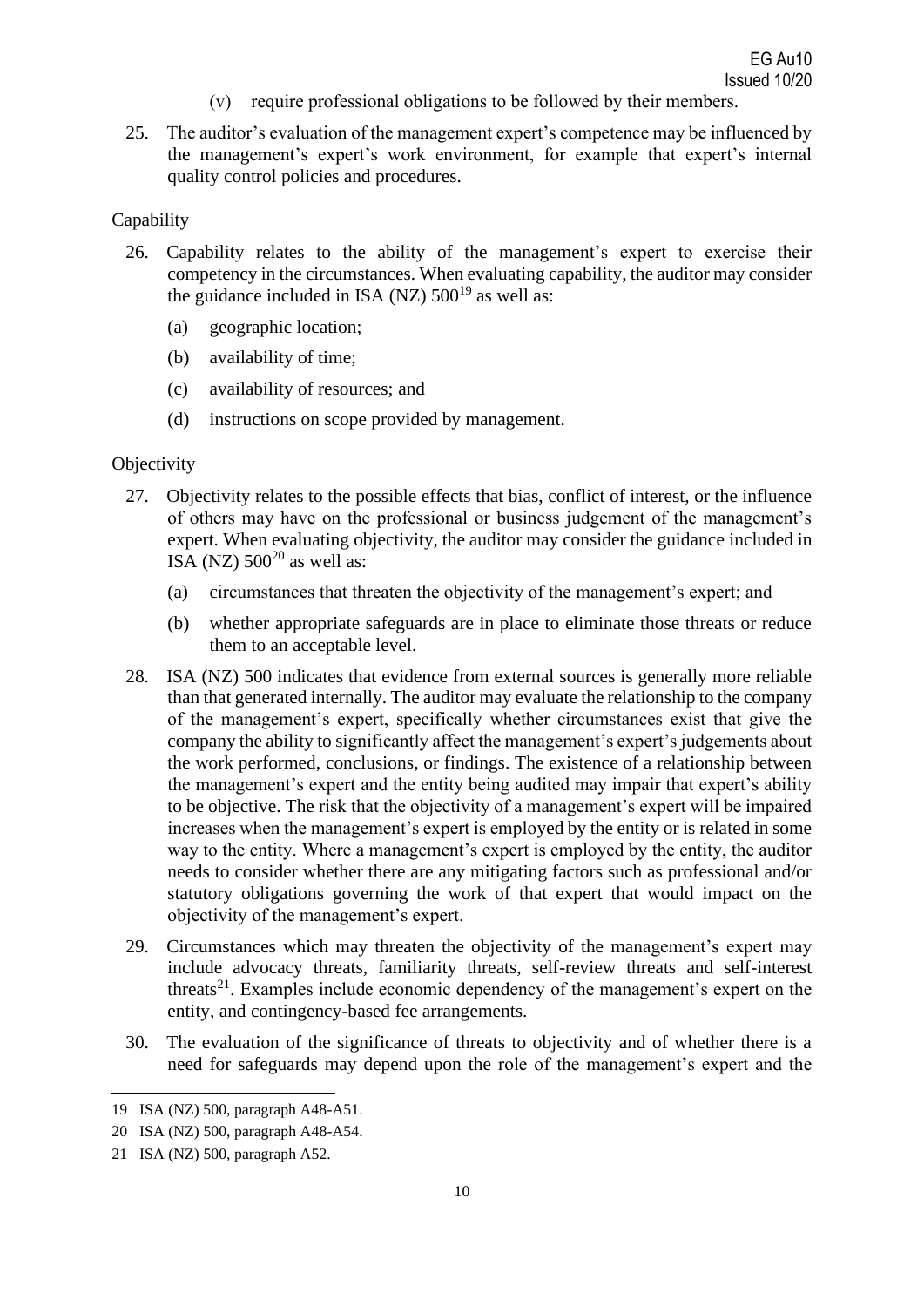significance of that expert's work in the context of the audit. There may be safeguards specific to the audit engagement; however, there may be circumstances where safeguards cannot reduce threats to an acceptable level<sup>22</sup>.

- 31. When the management's expert is an employee of the entity, mitigating factors which enhance the ability of the management's expert to be objective, and therefore are safeguards for the lack of independence, may include:
	- (a) adherence to the professional standards issued by the expert's regulating body; and
	- (b) formal appointment of the management's expert by those charged with governance and direct access to those charged with governance by that expert.

The basis on which the management's expert is remunerated or the existence of incentives offered as part of that remuneration may be considered by the auditor when evaluating the management's expert's objectivity. Consideration of such matters may also be relevant in evaluating the objectivity of a management's expert that is external to the entity.

## *Overall Evaluation of Competence, capability and objectivity of a management's expert*

- 32. When the management's expert has been evaluated by the auditor as not being competent, capable and/or objective, the auditor may consider not using that expert's work as audit evidence. In such circumstances the auditor may consider:
	- (a) suggesting to management to engage a different management's expert;
	- (b) seeking audit evidence from another expert including an auditor's expert; or
	- (c) changing the nature and extent of other audit procedures.

When the management's expert has been evaluated by the auditor as being competent, capable and objective, this is not a substitute for evaluating the appropriateness of that expert's work as audit evidence as required by ISA (NZ)  $500^{23}$ .

## **Obtaining an Understanding of the Work of a Management's Expert**

- 33. The auditor makes reference to the requirements, application and other explanatory material in ISA (NZ) 500 when obtaining an understanding of the management's expert's work, to evaluate whether it is appropriate for the purposes of the audit.
- 34. When obtaining an understanding of the management's expert's work, the auditor, having regard to whether the management's expert is internal or external to the entity, may consider:
	- (a) the terms of the engagement between the entity and the management expert, including understanding the nature, timing and extent of work to be performed by the management's expert and the form of any report to be provided by that expert;
	- (b) whether the auditor has any prior knowledge of the management's expert's field of expertise, or with that expert;
	- (c) the economic and competitive conditions impacting the entity and its operating

<sup>22</sup> ISA (NZ) 620, paragraph A19.

<sup>23</sup> ISA (NZ) 500, paragraph 8(c).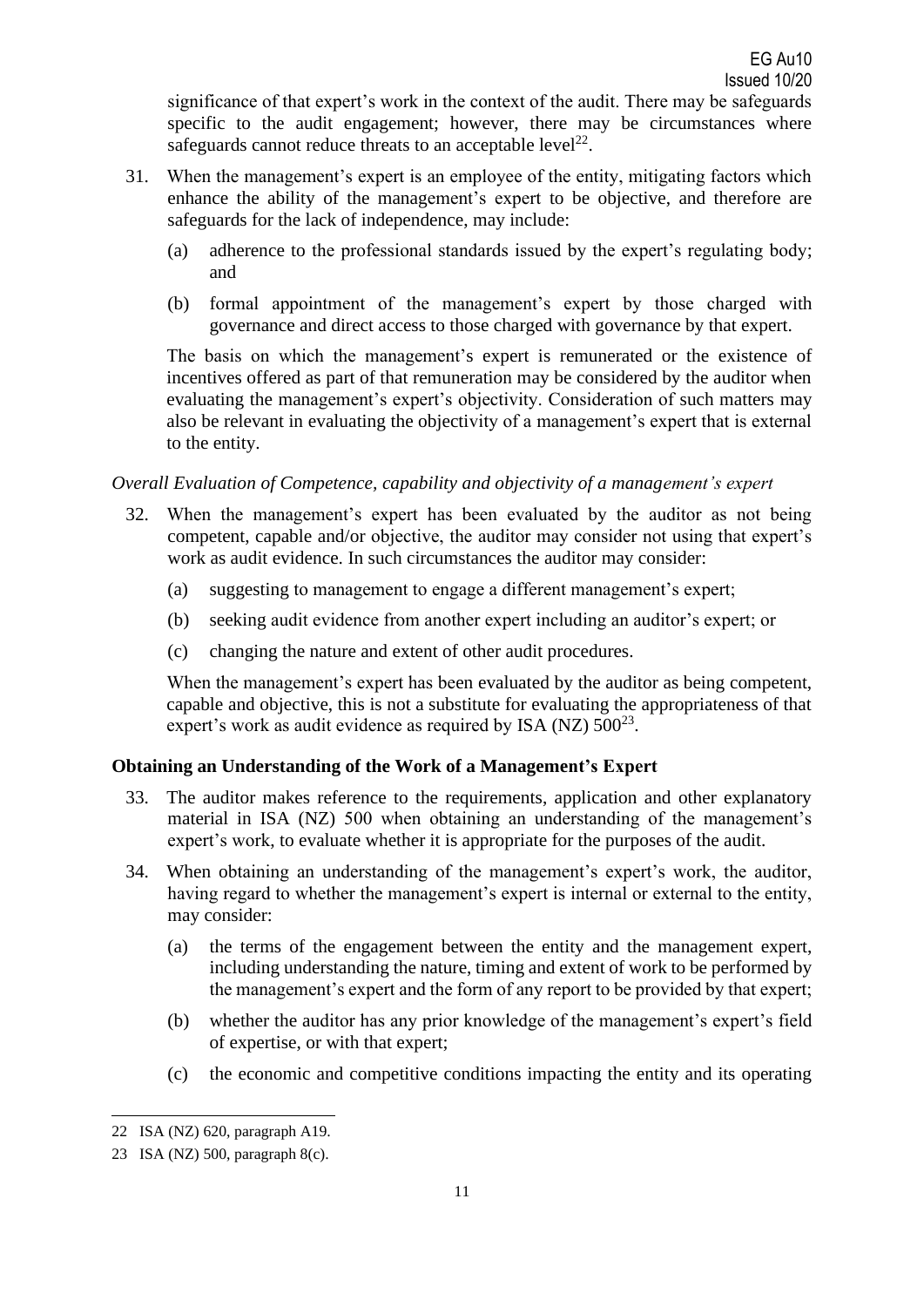results;

- (d) whether there is evidence of undue management pressure on the management's expert;
- (e) the existence of controls within the entity over the work of the management's expert (for example, whether there are procedures in place to challenge or review that expert's work, such as review by those charged with governance) or controls over the source data used in that expert's assessment;
- (f) whether management has authorised its expert to discuss their findings or conclusions with the auditor<sup>24</sup>;
- (g) whether the management's expert has consented to the auditor's intended use of their findings; and
- (h) whether the management's expert has agreed for the auditor to access their work papers (review of the expert's work papers is not normally required other than as considered necessary by the auditor using their professional judgement).
- 35. Where management has not consented for their expert to discuss their findings or conclusions with the auditor, or the management's expert has not consented to the auditor's intended use of their findings, the auditor may consider the guidance provided in paragraphs 55 to 56 of this Explanatory Guide.

#### *Engagement with the Management's Expert*

36. As early as practicable during the engagement, the auditor communicates with the management's expert, either directly or indirectly through management, and may consider the management's expert's approach and methodology. The auditor evaluates whether the approach and methodology are an appropriate basis for determination of the matter included in the financial statements or other historical financial information. For example, where management uses a valuation expert for a purchase price adjustment calculation, the auditor communicates with the management's expert early on in the valuation process so as to understand and agree on the basis for identification of assets and the basis of the valuation methodology.

#### **Evaluating the Appropriateness of the work of a Management's Expert**

- 37. ISA (NZ)  $500^{25}$  contains application and other explanatory material that, when evaluating the appropriateness of the management expert's work as audit evidence for the relevant assertion, the auditor considers:
	- (a) the relevance and reasonableness of the management's expert's findings or conclusions, their consistency with other audit evidence, and whether they have been appropriately reflected in the financial statements;
	- (b) if the management's expert's work involves the use of significant assumptions and methods, the relevance and reasonableness of those assumptions and methods;

<sup>24</sup> Agreement for the expert to discuss findings with the auditor, and consent for the auditor to use the expert's findings, are generally discussed and agreed with management or those charged with governance and the expert in the planning phase of the engagement.

<sup>25</sup> ISA (NZ) 500, paragraph A59.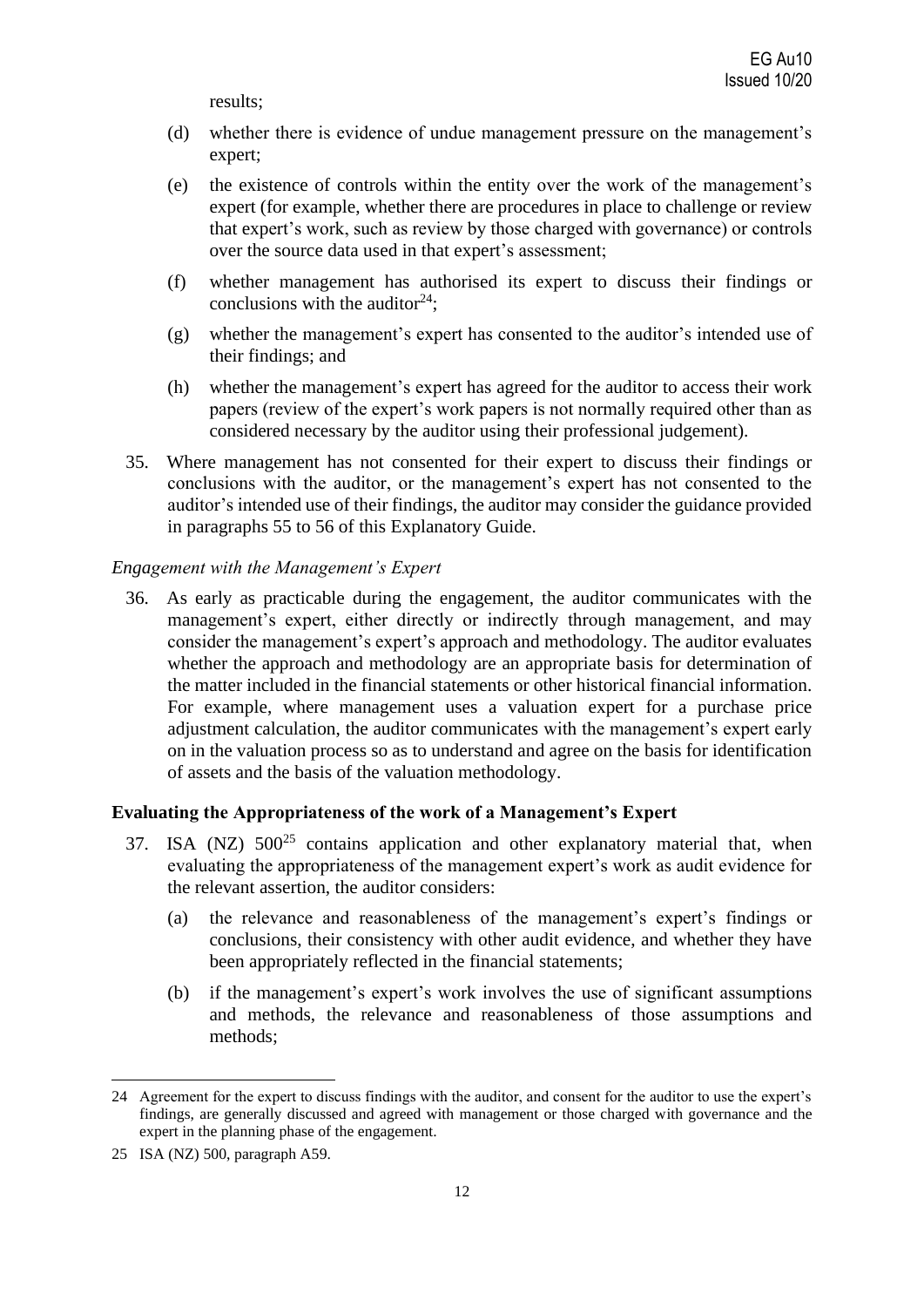- (c) if the management's expert's work involves significant use of source data, the relevance, completeness and accuracy of that source data; and
- (d) if the management's expert's work involves the use of information from an external information source, the relevance and reliability of that information.
- 38. ISA (NZ)  $540^{26}$  contains requirements and application material for when evaluating the appropriateness of the work of a management's expert as audit evidence in relation to the audit of accounting estimates.
- 39. In addition, when evaluating the appropriateness of the work of a management's expert, the auditor may consider the accuracy of prior period estimates made by the management's expert. Where the auditor determines that past estimates have not been sufficiently accurate, the auditor may consider obtaining an understanding of the reasons for the inaccuracy and performing additional audit procedures as appropriate to the circumstances.

## *Determining the necessary audit effort for evaluating the appropriateness of management's expert's work*

- 40. ISA (NZ) 500 and ISA (NZ) 540 do not require that the auditor ordinarily reperforms all of the work undertaken by a management's expert. Instead, if information is to be used as audit evidence and that evidence has been prepared using the work of a management's expert, the auditor's responsibility is to evaluate whether the management's expert's work provides sufficient appropriate audit evidence to support a conclusion regarding whether the corresponding accounts or disclosures in the financial statements are in conformity with the relevant financial reporting framework.
- 41. Consistent with paragraph 20 of this Explanatory Guide, factors that may impact the persuasiveness of evidence needed when evaluating the appropriateness of the work of a management's expert include the risk of material misstatement and the significance of the management's expert's work to the auditor's conclusion. This is because:
	- (a) Consistent with ISA (NZ)  $330^{27}$ , the higher the risk of material misstatement for an assertion, the more persuasive the evidence needed to support a conclusion about that assertion.
	- (b) The significance of a management's expert's work refers to the degree to which the auditor gathers evidence in evaluating the management's expert's work to support the auditor's conclusions about the assertion. Generally, the greater the significance of the management's expert's work to the auditor's conclusion, the more persuasive the evidence from the management's expert's work needs to be. The significance of the management's expert's work stems from:
		- (i) The extent to which the management's expert's work affects the account balances, classes of transactions and disclosures in the financial statements. In certain situations, that work may be a primary source of audit evidence, while in other situations, the management's expert's work may only be used as a cross-check.

<sup>26</sup> ISA (NZ) 540, paragraph 30.

<sup>27</sup> ISA (NZ) 330, paragraph 7(b).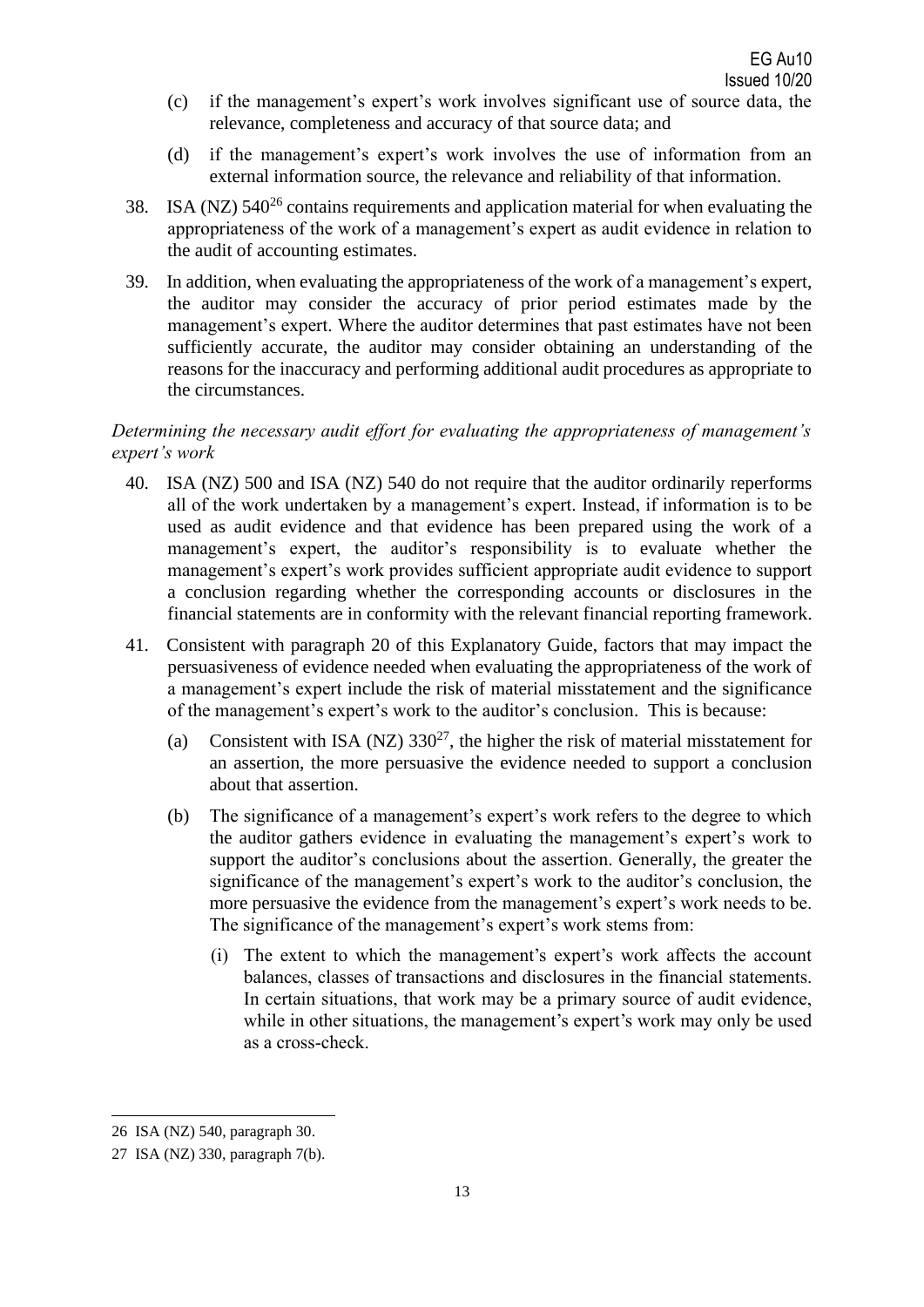(ii) The auditor's approach to testing the relevant assertion and the availability of alternative sources of audit evidence. For example, when a company's accounting estimate is determined principally based on the work of a management's expert, and the auditor plans to test how management made the accounting estimate, the auditor would plan to evaluate the work of the management's expert for evidence regarding the estimate. If the auditor tests an assertion by developing an independent expectation, the auditor would give less consideration to the work of the management's expert.

## *Methods, Assumptions and Source Data*

42. A management's expert's work involves the use of methods, assumptions and source data, the auditor ordinarily does not reperform all of the work undertaken by that expert. The auditor's responsibility is to evaluate whether the management's expert's work is appropriate to provide sufficient appropriate audit evidence<sup>28</sup> to support a conclusion regarding whether in all material respects the corresponding account balances, classes of transactions or disclosures in the financial statements are in conformity with the applicable financial reporting framework. Paragraph 55 of this Explanatory Guide provides additional guidance for the auditor where the auditor determines that the work of the management's expert is not appropriate for the auditor's purposes.

## Methods

- 43. When a management's expert's work involves the use of methods, factors relevant to the auditor's evaluation of the appropriateness of methods may include whether the methods are:
	- (a) generally accepted within the management's expert's field;
	- (b) justified as the appropriate valuation methodology;
	- (c) consistent with the requirements of the applicable financial reporting framework; and
	- (d) dependent on the use of specialised models.
- 44. Ordinarily the auditor is not expected to obtain access to proprietary models used by a management's expert. Rather, the auditor's responsibility is to obtain information to evaluate whether the model used is appropriate, robust and capable of producing outcomes that allow conformity with the applicable financial reporting framework. Depending on the model and the factors listed in paragraph 43, this may involve for example one or more of the following:
	- (a) Obtaining an understanding of the model.
	- (b) Reviewing descriptions of the model in the management's expert's report.
	- (c) Testing controls over the company's evaluation of the management's expert's work.

<sup>28</sup> ISA (NZ) 500, paragraph 8(c).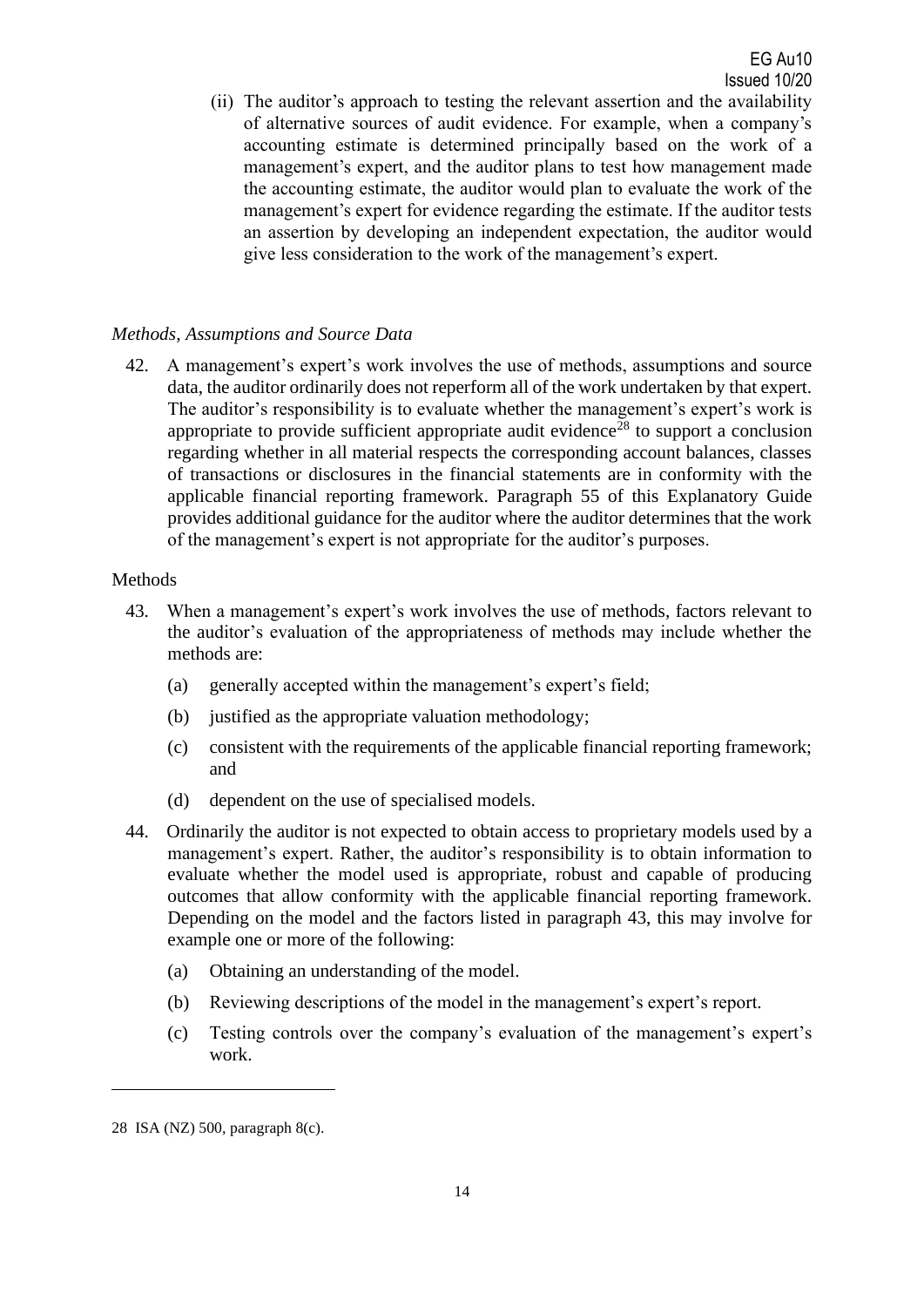- (d) Evaluating inputs to and outputs from the model or in place of other procedures, the auditor may consider using an alternative model for comparison.
- 45. If the work of a management's expert involves the use of methods relating to an accounting estimate, or developing or providing findings or conclusions relating to a point estimate or range or related disclosures for inclusion in financial statements, the auditor follows the requirements contained within ISA (NZ)  $540^{29}$ .

#### Assumptions

- 46. When a management's expert's work involves the use of significant assumptions<sup>30</sup>, factors relevant to the auditor's evaluation of the reasonableness of those assumptions may include consideration of:
	- (a) The degree of estimation uncertainty associated with the management's expert's underlying assumptions and the degree of stress testing undertaken.
	- (b) Significant changes during the course of the audit that may affect the appropriateness of the assumptions used.
	- (c) Consistency of those assumptions with relevant information. The following examples may be considered relevant:
		- o Assumptions generally accepted within the management's expert's field and are they appropriate for financial reporting purposes.
		- o Industry, regulatory and other external factors, including economic conditions.
		- o Existing market information.
		- o Historical or recent experience, along with changes in conditions and events affecting the company.
		- o Significant assumptions used in other estimates tested in the entity's financial statements.
- 47. Assumptions relating to accounting estimates that are made or identified by a management's expert become management's assumptions when they are used by management in making an accounting estimate<sup>31</sup>. In these circumstances, the auditor applies the relevant requirements of ISA (NZ) 540 to those assumptions.

Source Data Used by the Management's Expert

48. The auditor may consider whether the source data is sufficiently relevant and reliable for their purposes, including by performing procedures relating to establishing the accuracy and completeness of the data and evaluating whether the data is sufficiently precise and detailed. The extent of the auditor's procedures is dependent on the nature and risk of the source data and the materiality of the underlying balance, transaction and/or disclosure to which it relates. When a management's expert's work involves the use of source data that is significant to that expert's work, the auditor may evaluate that expert's work on source data. Procedures for the auditor may include considering how the management's expert determined that the source data was relevant and reliable,

<sup>29</sup> ISA (NZ) 540, paragraphs 30 and A131.

<sup>30</sup> ISA (NZ) 540, paragraph A42.

<sup>31</sup> ISA (NZ) 540, paragraph A130.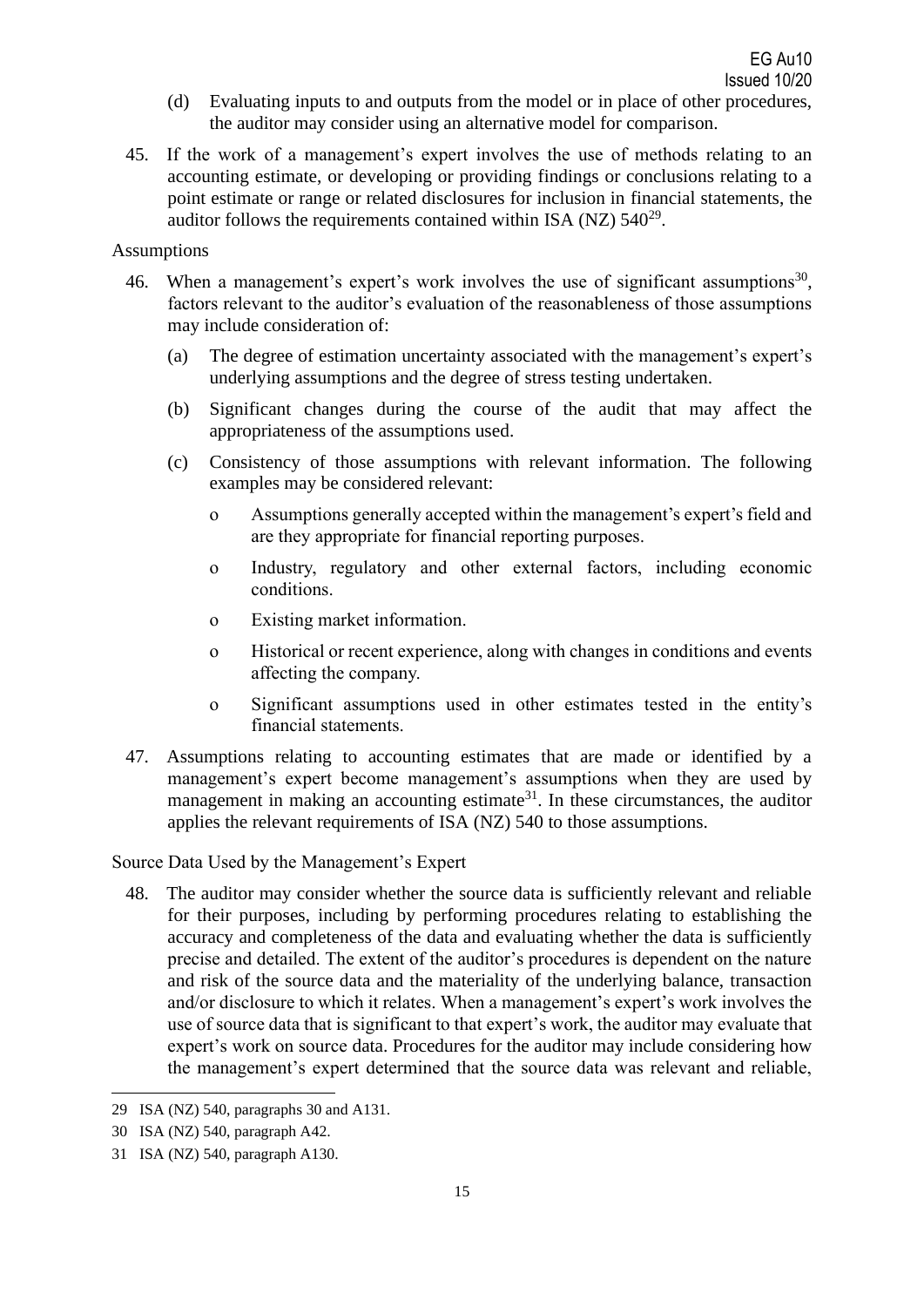including as necessary in the circumstances how the management's expert determined that the source data was complete and accurate.

- 49. In many cases, the auditor may test the source data directly, particularly where the data is internally produced by the entity. However, in other cases, for example when the nature of the source data used by the management's expert is highly technical, that expert may test the source data. If the management's expert has tested the source data, the auditor considers the most appropriate way of evaluating whether the source data is sufficiently reliable for their purposes. Means of doing so may include making enquiry of that expert as to the scope and nature of the testing they performed, undertaking supervision or review of that expert's tests, and involving an auditor's expert.
- 50. If the work of a management's expert involves sources of data relating to an accounting estimate, or developing or providing findings or conclusions relating to a point estimate or related disclosures for inclusion in a financial statements, the auditor may find the requirements and application material of ISA (NZ)  $540^{32}$  helpful.

### *The Findings and Conclusions of the Management's Expert*

- 51. The auditor may consider the final findings and conclusions in the agreed form of report of the management's expert. The auditor, using their professional judgement, considers what additional procedures are required, particularly when the risk of material misstatement has been assessed as significant. The auditor may consider performing more extensive procedures or engaging an auditor's expert to review some or all of the work of the management's expert. Specific procedures to evaluate the reasonableness of the management's expert's work for the auditor's purposes may include:
	- (a) Making enquiries of the management's expert.
	- (b) Comparing the management's expert's final report to the draft report (if a draft report is provided) and understanding and enquiring into material differences and considering additional audit procedures as appropriate.
	- (c) Corroborative procedures, such as:
		- o observing the management's expert's work;
		- o examining published data, such as statistical reports from reputable, authoritative sources;
		- o confirming relevant matters with relevant third parties;
		- o performing detailed analytical procedures; and/or
		- o re-performing calculations including sensitivity analysis on key inputs.
	- (d) Consulting with an auditor's expert with relevant expertise when, for example, the findings or conclusions of the management's expert are not consistent with other audit evidence; the findings indicate an error, deviation, deficiency in internal control, or other significant matter; or the scope of the engagement or adequacy of evidence is insufficient.
	- (e) Discussiing the management's expert's report with management and, if appropriate, those charged with governance, including to understand their evaluation of the expert's findings.

<sup>32</sup> ISA (NZ) 540, paragraph A131.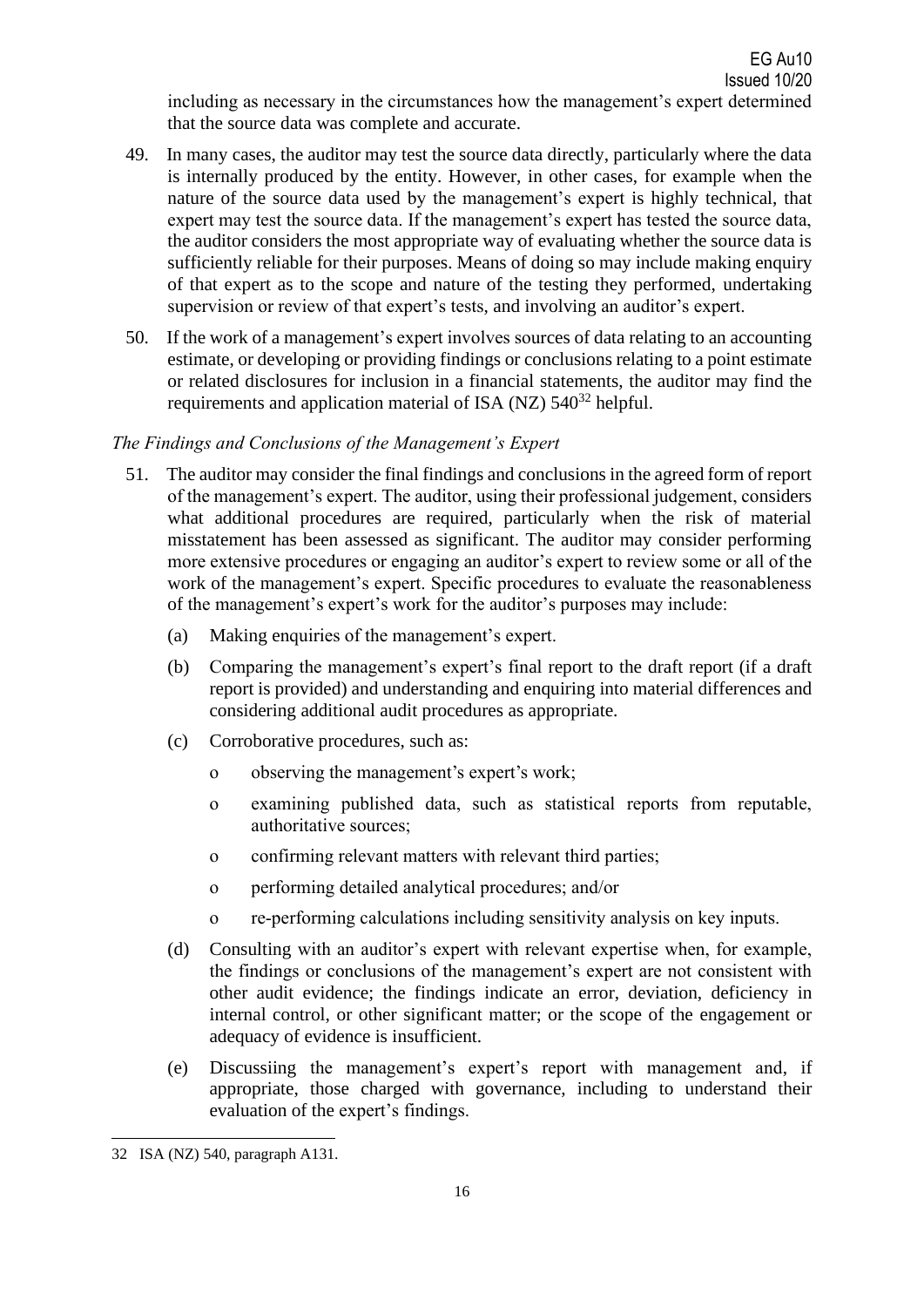- 52. Relevant factors to consider when evaluating the relevance and reasonableness of the findings or conclusions of the management's expert from that expert's report may include whether they are:
	- (a) consistent with the auditor's understanding of the entity and its environment;
	- (b) clearly expressed, including with reference to the objectives agreed with management, the scope of the work performed, and standards applied;
	- (c) consistent with the results of other audit procedures;
	- (d) cross-checked against one or more other methodologies;
	- (e) based on an appropriate period or point in time and, where relevant, take into account events occurring after that date;
	- (f) subject to any reservation, limitation or restriction on use, and if so, whether this has implications for the auditor; and
	- (g) based on appropriate consideration of errors, deviations, deficiencies in internal controls or other significant matters identified by the management's expert.

#### *Evaluation of the Work Undertaken by the Management's Expert*

- 53. The auditor evaluates the appropriateness of the management's expert's work as audit evidence for the relevant assertion<sup>33</sup>.
- 54. Considerations when evaluating the appropriateness of the management's expert's work may include considering the relevance and reliability of that work including:
	- (a) the results of the auditor's procedures over the competence, capability and objectivity of the management's expert;
	- (b) the results of the auditor's procedures over the management's expert's methods, assumptions and source data;
	- (c) the nature of any restrictions, disclaimers or limitations in the management's expert's report; and
	- (d) the consistency of the management's expert's work with other evidence obtained by the auditor, and the auditor's understanding of the entity and its environment.
- 55. When the auditor concludes that the work of the management's expert is appropriate for the auditor's purposes, the auditor may use that expert's findings or conclusions as appropriate audit evidence. The auditor then determines whether the management's expert's findings or conclusions have been accurately reflected in the financial statements or other historical financial information including relevant disclosures.
- 56. If the auditor determines that the work of the management's expert is not appropriate for the auditor's purposes, or does not address material errors, deviations, deficiencies in internal controls or other material matters. The auditor may communicate this with those charged with governance. The auditor may agree with management on the nature and extent of further work to be performed by the management's expert. Alternatively, the auditor performs additional audit procedures appropriate to the circumstances<sup>34</sup>. If the matter cannot be resolved, this is reported to those charged with governanceand it

<sup>33</sup> ISA (NZ) 500, paragraph 8.

<sup>34</sup> ISA (NZ) 500, paragraph 11.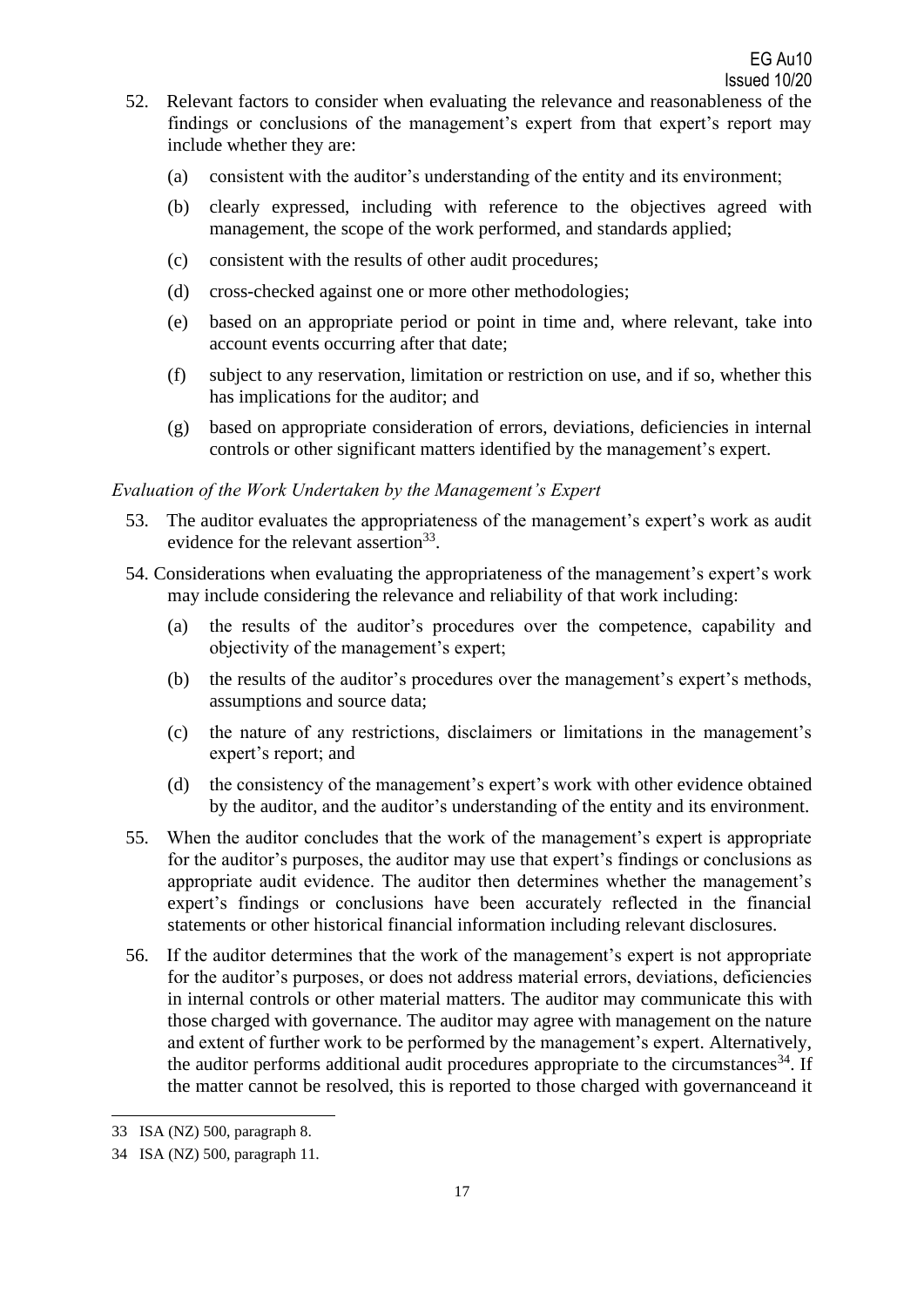may be necessary for the auditor to express a modified opinion in the auditor's report if the auditor cannot obtain sufficient appropriate audit evidence.

# **Documentation**

- 57. Although there are no specific documentation requirements in ISA (NZ) 500, the auditor is required to comply with the documentation requirements of ISA (NZ)  $230^{35}$ . These require the auditor, when evaluating the extent of documentation, to consider what audit documentation is necessary to enable an experienced auditor, having no previous connection with the audit, to understand the auditor's:
	- (a) determination of whether to use the work of the management's expert;
	- (b) evaluation of the competence, capabilities and objectivity of the management's expert;
	- (c) understanding of the management's expert's work; and
	- (d) evaluation of the appropriateness of the management's expert's work as audit evidence for the relevant assertion.
- 58. The auditor may include in their documentation relevant extracts from the management's expert's findings, including the conclusions reached.
- 59. The auditor follows the documentation requirements of ISA (NZ)  $540^{36}$  when the management's expert's work is used in the preparation of an accounting estimate.

# **Reference to the Work of a Management's Expert in the Auditor's Report**

- 60. The auditor does not refer to the work of the management's expert in an auditor's report containing an unmodified opinion, unless required by law or regulation to do so. If such reference is required by law or regulation, the auditor indicates in the auditor's report that the reference does not reduce the auditor's responsibility for the auditor's opinion.
- 61. If the auditor makes reference to the work of the management's expert in the auditor's report because such reference is relevant to an understanding of a modification to the auditor's opinion, the auditor provides a description of the matter giving rise to the modification<sup>37</sup> and indicates in the auditor's report that such reference does not reduce the auditor's responsibility for that opinion.

# **Communication with Those Charged with Governance and Others**

- 62. Due to uncertainties that may be associated with the work undertaken by a management's expert, the potential effects of any significant risks on the financial statements and/or other historical financial information are likely to be of governance interest.
- 63. ISA (NZ) 260 (Revised) *Communication with Those Charged with Governance* specifies the auditor's responsibility to communicate with those charged with governance in an audit of financial statements. In relation to using the work of a

<sup>35</sup> ISA (NZ) 230 *Audit Documentation*.

<sup>36</sup> ISA (NZ) 540, paragraph 39.

<sup>37</sup> ISA (NZ) 705, paragraph 20(b).